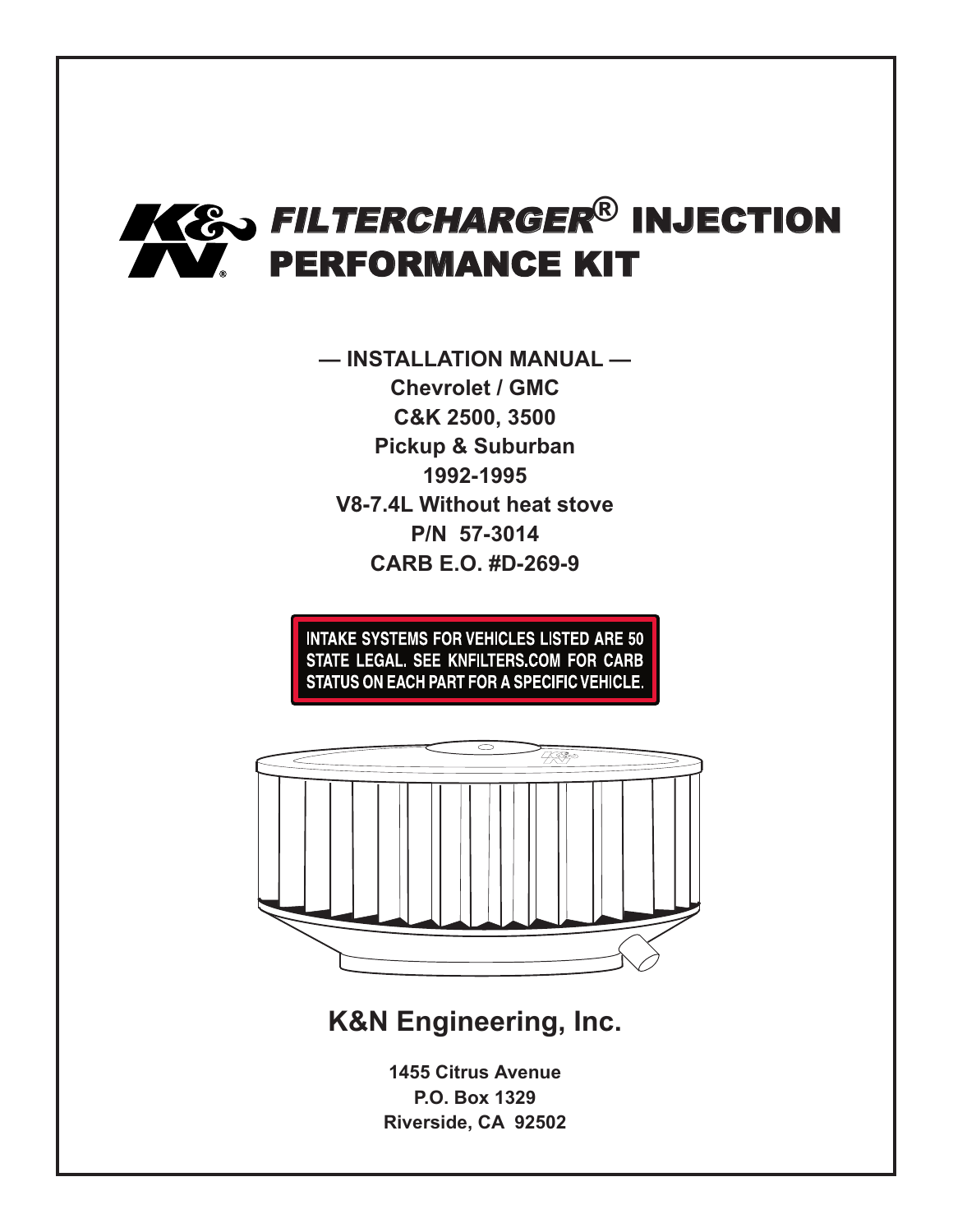K&N Filtercharger® Injection Performance Kit #: **57-3014** Application: **1992-1995 Chevrolet / GMC C & K 2500, 3500 Pickup & Suburban V8-7.4L** Air-flow sensing device: **Speed Density**

## **BASIC DESIGN CONCEPT**

This K&N *Filtercharger*® Injection Performance Kit (hereafter referred to as: **FIPK**) is designed to be less restrictive than the OEM air filter system. Low restriction air filters allow the engine to have better throttle response as well as more power throughout the RPM band. K&N has designed this **FIPK** to exactly replace the OEM factory air cleaner case, with a precision engineered aluminum adapter and all the necessary mounting brackets, bolts, screws and nuts. Additionally, it is important to note, if the O.E.M. air cleaner case has emission control devices and/or hoses, that all these parts will be installed as necessary to the new assembly.

Each **FIPK** has a specially designed filter with woven cotton fabric sandwiched between 2 layers of wire mesh screen. The screen and fabric combination creates a grid-like effect which actually straightens out the incoming air as it passes through the filter. In addition to the filter, this kit has a uniquely designed adapter with a built-in velocity stack. This velocity stack is beneficial in further smoothing out the incoming air flow and allowing for a less restrictive entry into the engine. (Air moving in a straight direction moves faster than tumbling air thus creating an increase in air flow). See the figure below.

### **AIR CLEANER DESIGN EFFECTIVENESS**

To design an effective performance air filter assembly, two factors must be considered: the air filtering element and the air filter adapter. On fuel injected, computer controlled vehicles, there can be a substantial gain in performance by using a less restrictive air filter assembly. Original equipment air filter assemblies tend to be more restrictive than the performance enthusiast would like, therefore, by changing to the less restrictive K&N **FIPK**, the air flow potential of the engine can be fully maximized without jeopardizing important emission standards. (see figures below)

### **EMISSIONS LEGAL**

The **FIPK** is street legal for use on the emission controlled vehicles that it was originally designed to fit. These kits replace the original air filter case and do not eliminate the emission controls. The high temperature label contains the EO # assigned by C.A.R.B. that will allow a vehicle installed with the FIPK to pass the visual inspection at an authorized Smog Inspection station.

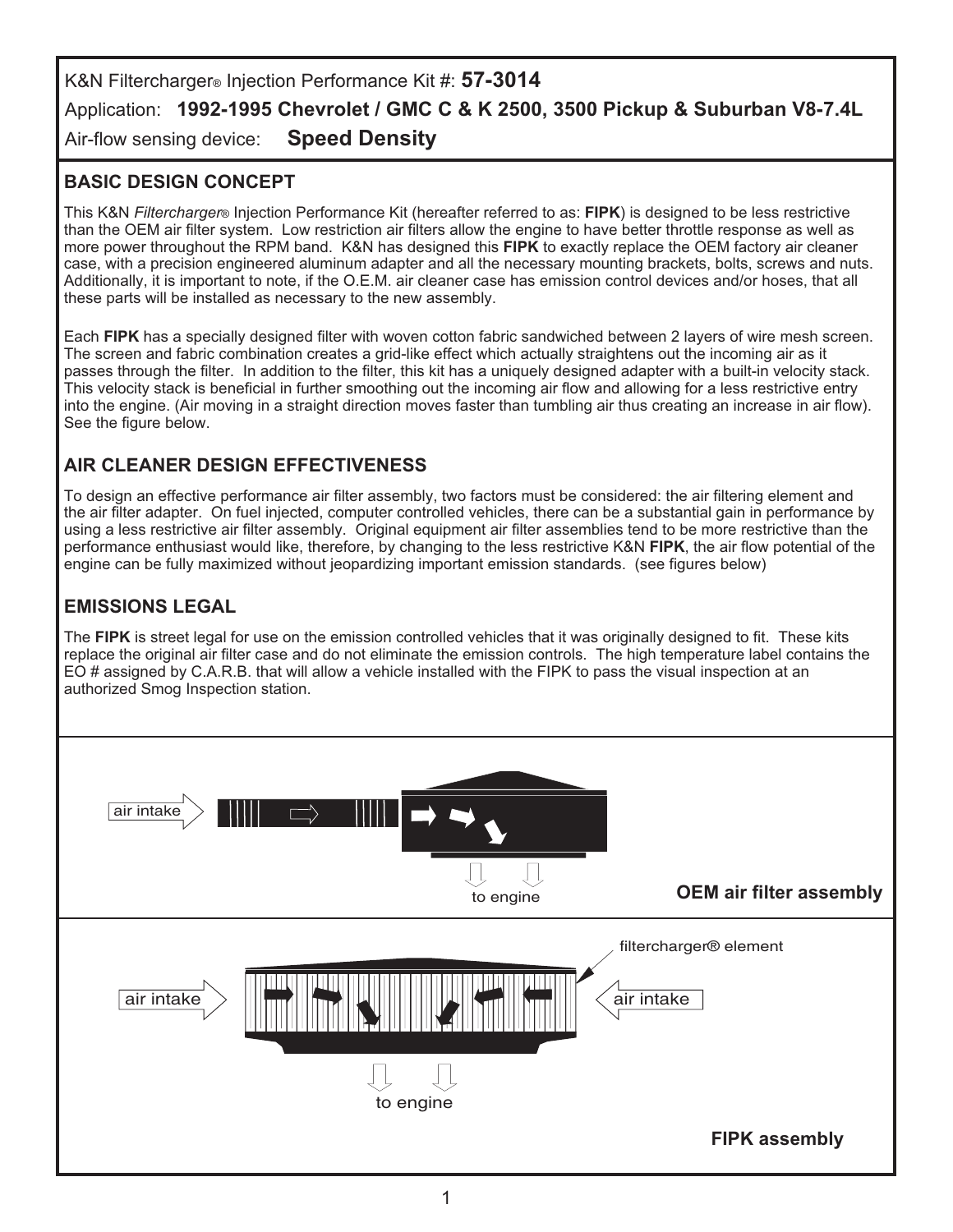# **INSTALLATION INSTRUCTIONS**

CAUTION!! PLEASE READ CAREFULLY AND COMPLETELY BEFORE BEGINNING WORK ON YOUR VEHICLE. K&N suggests that you have a repair manual available for reference during installation of the K&N *Filtercharger*® Injection Performance Kit.

![](_page_2_Figure_2.jpeg)